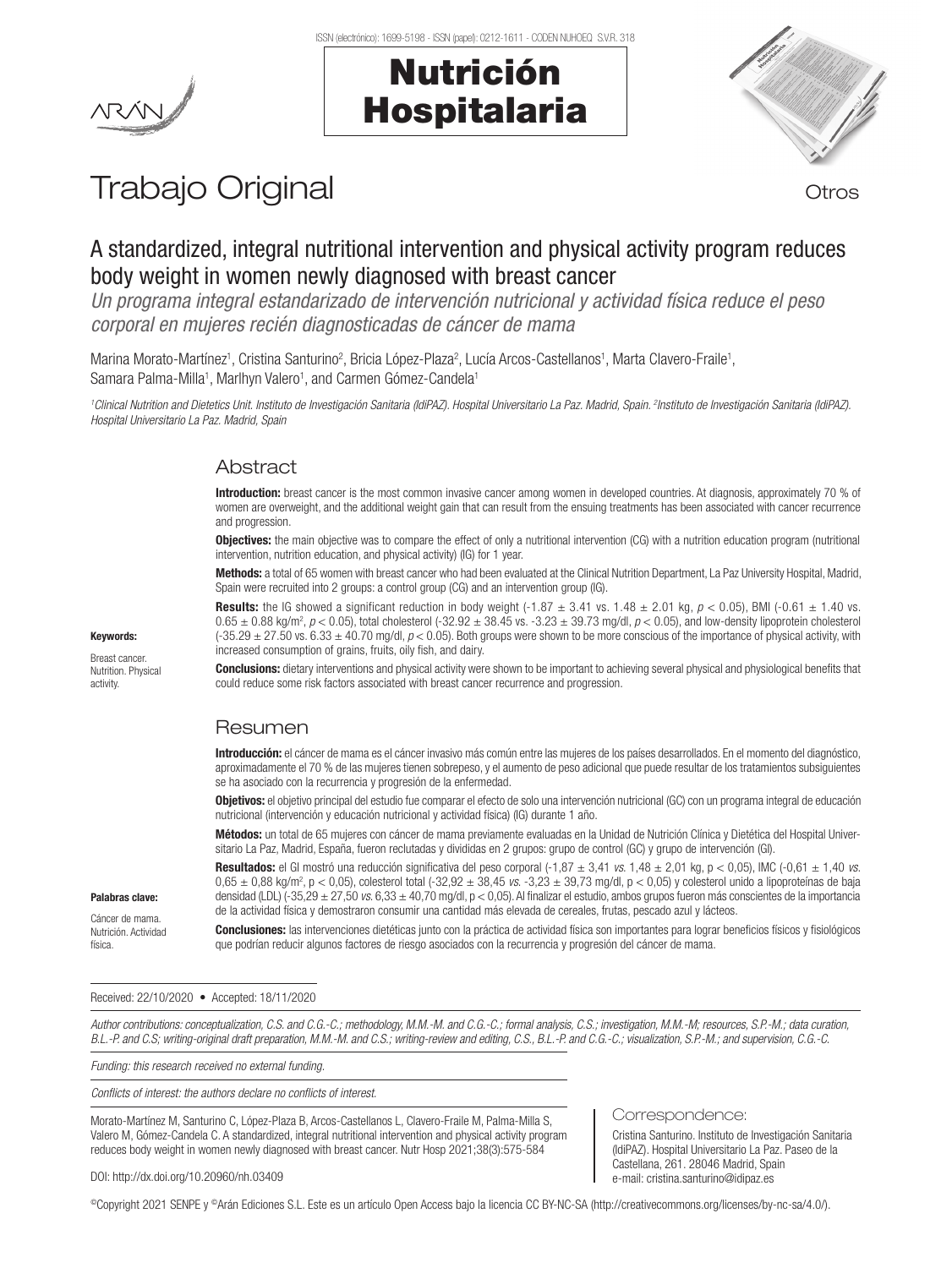#### **INTRODUCTION**

Over the last decade, our diet and lifestyle have changed in relation to economic development. In terms of health, nutritional status, eating patterns, and physical activity, this evolution has been negative. As a consequence, there has been a significant increase in chronic noncommunicable diseases and obesity, the prevalence of which has increased and continues to increase at alarming levels in our society (1). According to Keaver et al., overweight and obesity will reach levels of 89 % and 85 % in males and females, respectively, by 2030 (2). In Spain, the most recent data on the prevalence of obesity correspond to the ENPE study, which found an average prevalence of 21.6 % among adults aged 25 to 64 years (22.8 % in men and 20.5 % in women) (3). Obesity substantially increases the risk of diabetes, cardiovascular disease from increased blood pressure and altered blood lipid profile (4,5), certain types of cancer (colorectal, breast, endometrial, renal, esophageal, and pancreatic) (6), and other diseases. Also, as body mass index (BMI) increases (especially when it is  $\geq 30$  kg/ m<sup>2</sup>) the relative risk of mortality gradually increases. Obesity has been associated with poorer quality of life, a greater frequency of disability and health services use, and higher economic costs (7).

Breast cancer is the most frequent malignant neoplasm in women worldwide, and is the type of tumor that causes the highest number of deaths in Spain. It accounts for 18.2 % of cancer deaths in women and is the leading cause of death in women between 40 and 55 years. Its incidence is increasing, especially in developed countries, in which 50 % of all cases of breast cancer occur (8). Although the incidence has increased, the mortality rate has remained stable in recent years, a benefit attributed to early detection programs and advances in systemic treatment. One in every 10 women will develop breast cancer at some point in her life. Standardized average survival according to age in Europe is 93 % at 1 year and 73 % at 5 years (9). In Spain, breast cancer has a 5-year survival rate of more than 90 % (10).

Obesity and breast cancer are related: the treatment breast cancer entails is associated with a greater probability of weight gain and the development of overweight and obesity, and the presence of obesity has been associated with poorer breast cancer outcomes. The etiology of weight gain associated with the treatment of breast cancer may be partly explained by a decrease in physical activity resulting from increased feelings of fatigue. This reduction can reach up to 50 % of the usual activity of these women (11). In a study conducted by Lynch et al., patients with breast cancer spent most of the day in sedentary or low-intensity activities (12). However, physical activity has been associated with a protective effect on the development of breast cancer and its recurrence due to its influence on hormone levels, insulin resistance, and hyperinsulinemia (13-15).

Although there are not sufficient data to confirm the role of estrogen metabolites as predictors of breast cancer, a reduction in the circulating levels of primary estrogens may lower the risk of breast cancer in postmenopausal women. During menopause, however, these estrogens are reduced, leading to increased estrogen metabolism from adipose tissue and skin; thus, increased estrogen is directly related to an increase in fatty tissue (16). In addition, various studies have found an association between weight gain and a poorer evolution of breast cancer or its recurrence. This situation could be explained by the inflammatory and hormonal changes that obesity produces, which could favor the growth of tumor-related hormones such as estrogens, androgens, insulin, leptin, etc., as well as the oxidative stress linked to this disease (17,18). Pan et al., in a recent review, found that women with breast cancer and obesity who lost weight after their diagnosis had a reduced risk of recurrence and mortality compared with those who maintained a normal weight, since obesity might be associated with altered hormonal profiles that stimulate tumor development (19). Recent studies have observed that women with overweight or obesity at the time of diagnosis had a 50 % increase in their probabilities of developing a second, more aggressive tumor when compared with those with normal weight (20-22). Finally, women with obesity 1 year before breast cancer diagnosis could have an increased risk of weight gain and mortality as compared with those with normal body weight (23).

Few studies have evaluated the importance of developing multidisciplinary follow-up programs including the prevention and management of obesity (23). Kwiatkowski et al. proposed using nutritional intervention, nutrition education, physiotherapy, psychological support, and physical activity programs for women with breast cancer in the post-chemotherapy phase for 1 year to achieve weight loss. At the end of their study, a significant reduction in weight, as well as in waist circumference, were observed (23). Moreover, significant reductions in body weight had been observed in women who had survived breast cancer after undergoing a nutritional and physical activity intervention, in comparison with a control group (24). In a recent study conducted with overweight and obese women with breast cancer, Cheryl L. Rock et al. concluded that a nutritional intervention resulting in weight loss can significantly reduce cancer recurrence.

However, once the literature is reviewed, we hypothesize that not only a nutritional intervention, but also the effects of nutritional education along with physical activity (the intervention group [IG]), compared with following a nutritional intervention program alone, without nutritional counseling or physical activity (the control group [CG]), in women with breast cancer after a 6-month supervised intervention period and at 1 year of follow-up, might result in an improvement in body weight and in lipid profile, and could provide benefits in terms of breast cancer recurrence and survival.

#### MATERIALS AND METHODS

#### STUDY PARTICIPANTS

For the present study, the Medical Oncology and Gynecology Department recruited the participants, who had been evaluated at the Clinical Nutrition Department, La Paz University Hospital (HULP), Madrid, Spain. The criteria to be met to be eligible for the study were as follows: age older than 18 years; female sex; newly diagnosed breast cancer; having a suitable understanding of the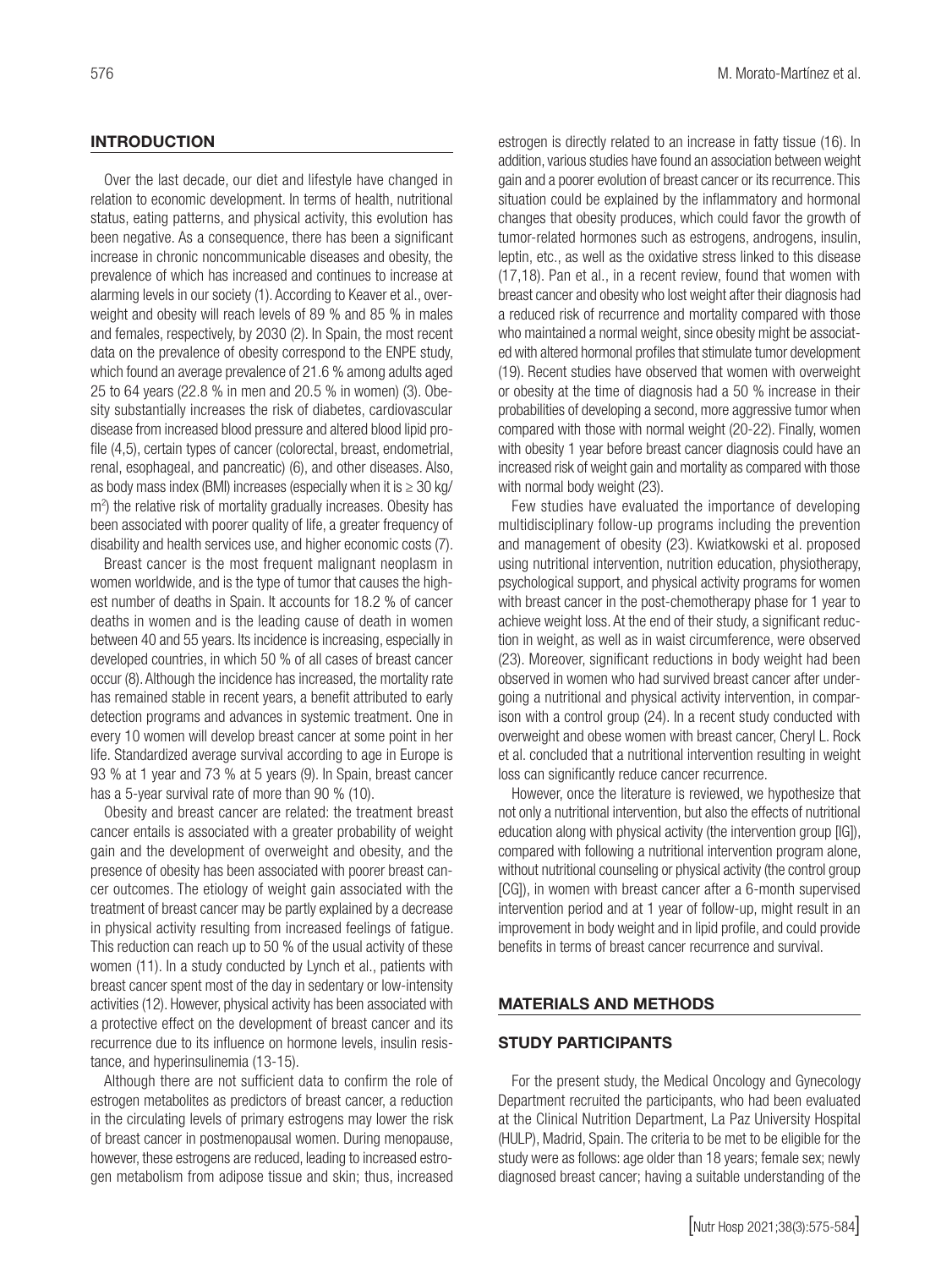clinical trial; agreeing to voluntarily participate in the study; and signing the informed consent. Exclusion criteria were as follows: patients with disseminated disease; receiving drug treatment for weight loss; suffering from an eating disorder; with mental illness; with low cognitive ability; or with problems complying with the general dietary and physical activity recommendations. Withdrawal criteria from the study included: death or lack of attendance to more than 2 treatment sessions.

All participants gave their informed consent to take part in the study, which was approved by the Scientific Research and Ethics Committee of HULP (Code 3114) in accordance with the ethical standards of the Declaration of Helsinki (25).

## STUDY DESIGN

The study took the form of a randomized, prospective, controlled clinical trial lasting 24 weeks, and included 1 year of follow-up. The participants ( $n = 65$ ) were randomly assigned to 1 of 2 treatment groups: CG or IG. Patients in the CG received a nutritional intervention consisting of an individualized diet; patients in the IG received the same nutritional intervention and also nutritional education and individual physical activity sessions.

### NUTRITIONAL INTERVENTION

All participants received an individualized diet according to baseline energy expenditure, as measured with a bioelectrical impedance analyzer (BIA), and the corresponding recommendations for physical activity according to the World Health Organization (WHO) (26). Dietitians at the Clinical Nutrition Unit, HULP, used a food exchange list as a tool for dietary modification, and prepared menu samples in accordance with the healthy eating recommendations issued by the Spanish Society of Community Nutrition (27). This tool helps to develop customized meals, facilitating adherence to a diet. Family and work aspects, as well as mealtimes, were also taken into account.

In cases where weight reduction was required, the main goal was to promote a reduction in energy intake relative to expenditure, aiming for a 200-400 kcal/day deficit. Participants were reminded of the menu monthly, at each visit, and reinforced monthly at each visit throughout the 24 weeks of intervention. A participant's menu was assessed at the beginning, during, and at the end of the intervention period with a 72-hour dietary recall and a validated food intake frequency questionnaire to assess dietary compliance.

## NUTRITIONAL EDUCATION

Once a month, a dietitian at the Clinical Nutrition Department, HULP, presented nutritional education sessions, 5 in total, of 1 hour each. The topics covered were as follows:

1. Generalities on obesity: definitions and diagnosis of obesity; complications and treatment of obesity.

- 2. Principles of nutrition: energy, macronutrients, and micronutrients; food groups, recommended distribution, and nutritional pyramid.
- 3. Situations of daily life: how to shop for food and cook healthily; how to eat outside the home.
- 4. Special situations: food myths and beliefs, miracle diets; learning to manage anxious moments and avoid temptations.
- 5. Physical activity: the importance of physical activity in breast cancer.

## PHYSICAL ACTIVITY

The women in the IG attended 4 sessions per week: once a week, they performed a supervised session by the Rehabilitation and Physiotherapy Service, HULP, for 24 sessions in total, to perform aerobic and anaerobic exercises. Physical activity information for each attendant was collected through the International Physical Activity Questionnaire (IPAQ) (28) at the beginning of the intervention, at the end, and after 36 weeks. The supervised workouts were divided into two groups:

- *Aerobic training:* cardiovascular work with big muscle groups. These exercises were performed with a cycle ergometer at  $<$  75 % of the maximum heart rate determined by an initial test. During the exercises, they made progressive increments with a goal of 45 minutes during 4 days, followed by cooling and stretching movements.
- *Anaerobic training:* after two weeks of aerobic training, they started to strengthen smaller muscle groups (biceps, triceps, deltoids, etc.) with weights according to a 40-60 % of their maximum repetition technique. They made three sets of ten repetitions for each muscle groups twice a week.

In addition, they also performed three physical activity sessions per week at home: study participants recorded information on their home training sessions including date, duration, heart rate before, during, and after each session, effort assessment according to the Borg scale, and incidents, and reported it to the Rehabilitation and Physiotherapy Service at HULP.

## ANTHROPOMETRIC VARIABLES

Anthropometric measurements were taken at the beginning and at the end of each intervention period using standard techniques, and adhering to the international guidelines set out by the WHO (29). All measurements were made by trained personnel in the morning, with the participant barefoot and wearing only underwear. Body composition was determined using a BIA, the ElectroFluidGraph analyzer (Akern s.r.l., Florence, Italy). Height and waist circumference were measured and recorded adhering to the international norms set out by the WHO. BMI was calculated using the following formula: weight (kg) / height  $(m)^2$ .

## HEALTH VARIABLES

Information was collected on medical conditions and medications taken. Blood pressure and heart rate were measured on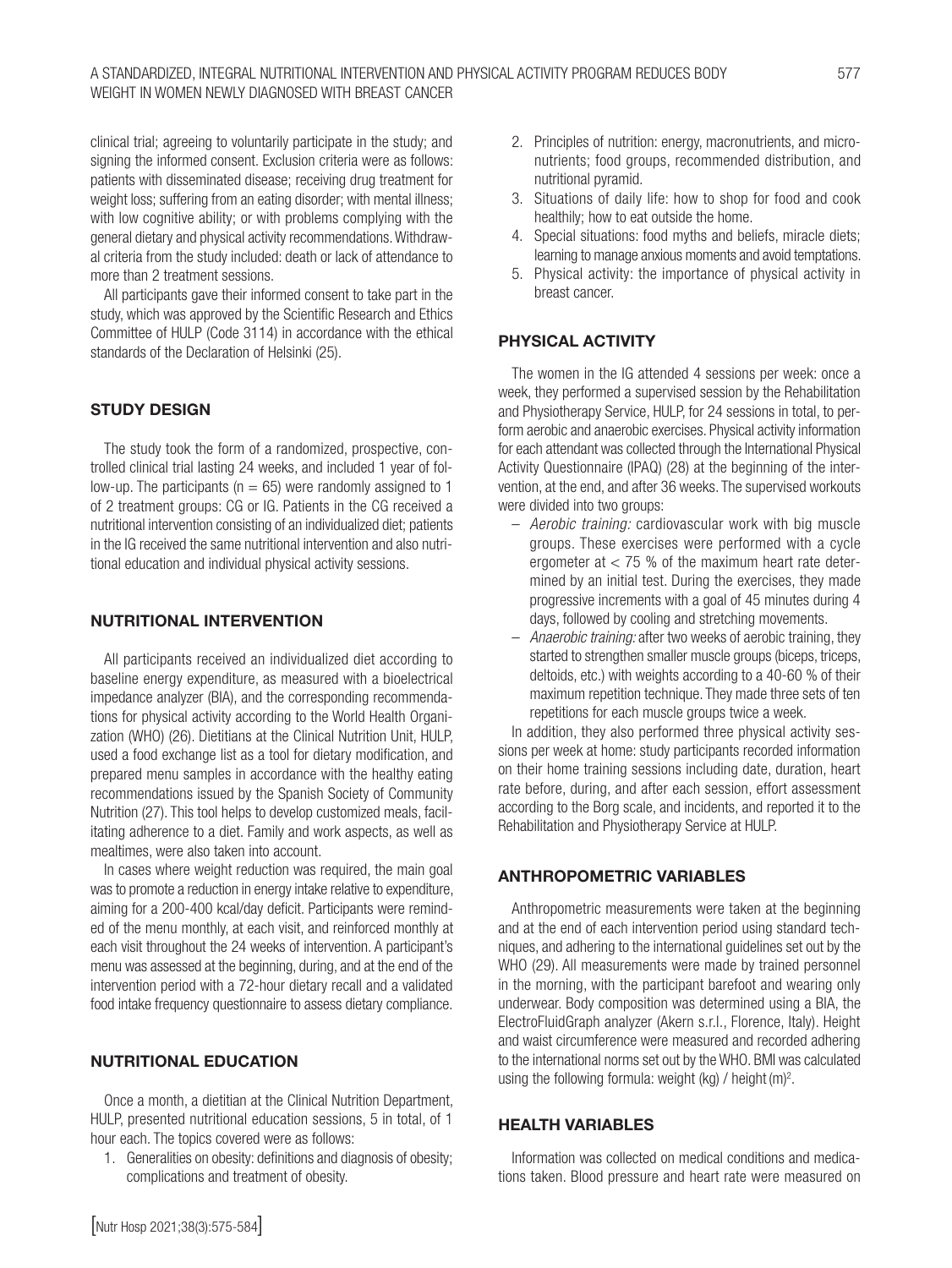the right arm using a Spot Vital Signs 420 automatic monitor (Welch Allyn, Madrid, Spain) (accuracy:  $\pm$  5 mm Hg). Three measurements were taken at 5-min intervals, and the means were calculated. The populations were classified according to whether the participants exhibited prehypertension or high blood pressure that had remained undiagnosed and was not being treated pharmacologically.

## BIOCHEMICAL VARIABLES

Blood samples for general biochemistry testing were collected early in the morning at the HULP Extractions Department at the beginning of the intervention, at the end of the 24 weeks of treatment, and after 36 weeks. Samples were kept at 4 °C to 6 °C until they were analyzed, which was always performed within 48 h. Biochemical serum lipid profile (e.g., total cholesterol [TC], high-density lipoprotein cholesterol [HDL-C], low-density lipoprotein cholesterol [LDL-C], triglycerides), glucose, and protein levels were measured by an enzymatic spectrophotometric assay using an Olympus AU 5400 apparatus (Izasa; CA, USA).

#### STATISTICAL ANALYSIS

Data were analyzed using repeated measures (group x time) for within-group and between-group changes. Primary outcomes were body weight; body composition parameters; BMI; waist circumference; bicipital, tricipital, subscapular, and suprailiac folds; and heart rate. Secondary endpoints were physical function (includes aerobic and anaerobic sessions of physical activity) collected through the IPAQ questionnaire; food frequency; and lipid profile serum biomarkers: glucose, TC, HDL-C, LDL-C triglycerides and proteins. The statistical power was determined through a calculation based on the precision of the estimate of the standard deviation and by the treatment effect size.

Compliance and adherence were measured during the study using a specific questionnaire evaluated in the Clinical Nutrition Department, and a subject was considered in the analyses when she verified more than 70 % of compliance verification (nutritional intervention).

The Physiotherapy Service at HULP verified the activity carried out through questionnaires to verify compliance with and adherence to physical activity. Once the adherence was verified, investigators of the Clinical Nutrition Department carried out the statistical analysis of the IPAQ questionnaire to evaluate the physical activity of the subjects.

Changes from baseline to week 48 (1 year) were defined by the difference in the value of a parameter at week 48 minus the value at baseline. Sensitivity analyses were conducted around the assumption of missing data. A p value of < 0.05 was determined to indicate significance. Descriptive statistics were calculated (the mean and standard deviation for quantitative variables, and percentages for qualitative variables). All analyses were performed using SPSS v.26.0 software (SPSS Inc., Chicago, IL, USA).

#### **RESULTS**

## RECRUITMENT AND STUDY POPULATION

The study was performed between February and June 2013. A total of 65 women (50  $\pm$  9.43 years old) with breast cancer were eligible for inclusion. Some 18 participants were lost at 6 months (12 in the CG and 6 in the IG) due to personal reasons  $(n = 15)$  and failure to follow treatment instructions  $(n = 2)$ . Thus, 47 participants completed the 24-week study. During the 1-year follow-up, 12 women were lost to personal causes ( $n = 6$  in each group). Therefore, 35 women ultimately completed the follow-up, and only their results were included in the subsequent analyses (Fig. 1). The baseline characteristics of the 35 women who completed the study were found to be comparable between the two groups. The protocol compliance (nutrition intervention and physical activity) was high and no differences were observed between groups. Also, no significant baseline differences in baseline diet were noted between the groups.

#### HEART RATE, BODY WEIGHT, AND BODY COMPOSITION OF PARTICIPANTS BY TREATMENT, AND GROUP

Table I shows the results of heart rate, body weight, and body composition. Blood pressure and heart rate remained within



## Figure 1.

Flow chart describing the present trial.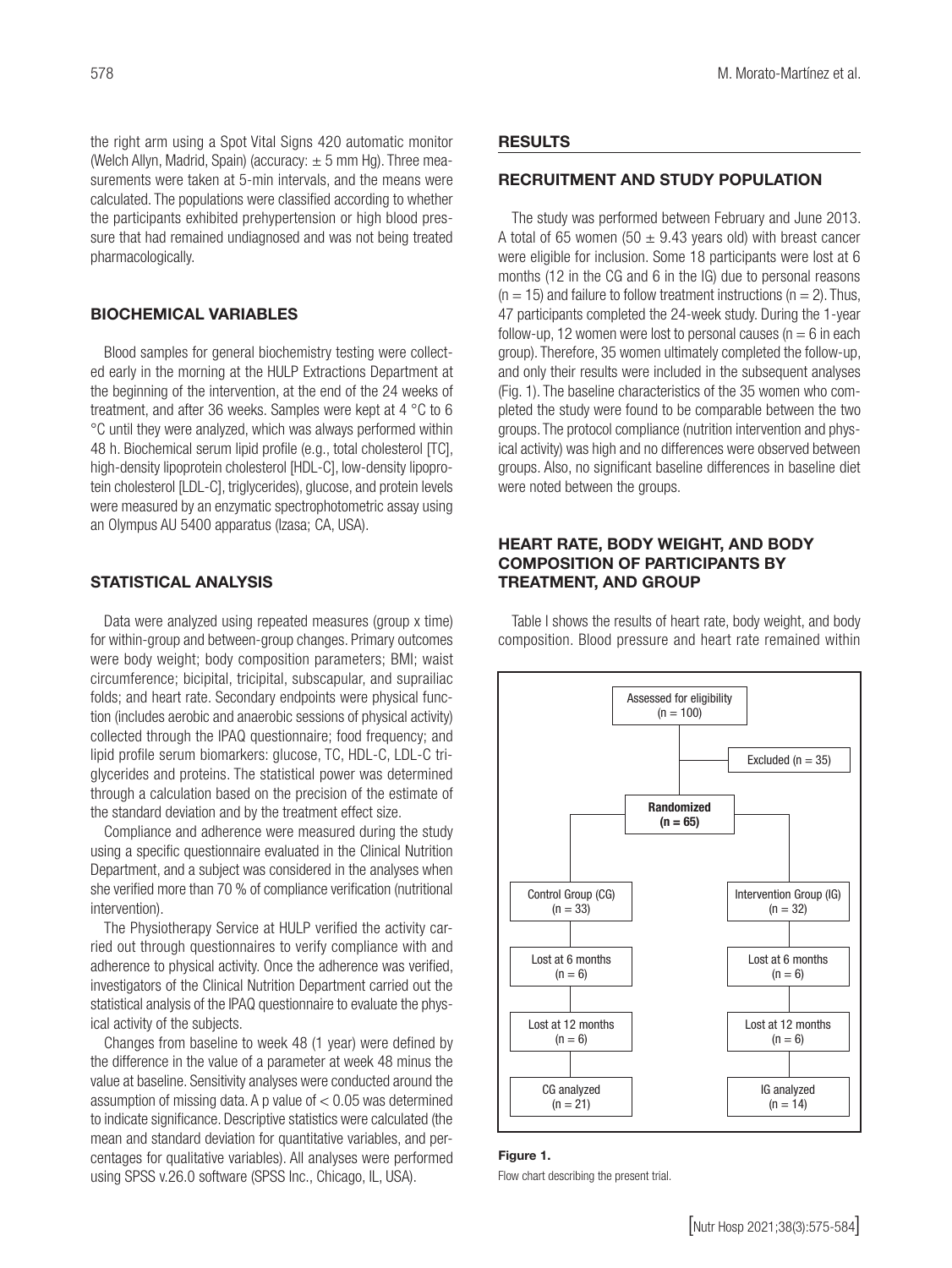|                              | <b>Control Group (CG)</b> |          |                   |   | <b>Intervention Group (IG)</b> | p       |                   |                 |                 |
|------------------------------|---------------------------|----------|-------------------|---|--------------------------------|---------|-------------------|-----------------|-----------------|
| Heart rate (rate per minute) |                           |          |                   |   |                                |         |                   |                 |                 |
| Baseline                     | $77.85 \pm 10.78$         | M6-M0    | $0.08 \pm 8.34$   |   | $73.57 \pm 13.17$              | M6-M0   |                   |                 |                 |
| Post-intervention            | $77.92 \pm 11.69$         | M12-M0   | $-3.54 \pm 10.92$ |   | $79.07 \pm 8.16$               | M12-M0  | $-3.59 \pm 10.22$ |                 |                 |
| 1-year follow-up             | $74.31 \pm 8.56$          | M12-M6   | $-3.62 \pm 11.99$ |   | $69.98 \pm 8.53$               | M12-M6  | $-9.09 \pm 9.57$  |                 |                 |
| Weight (kg)                  |                           |          |                   |   |                                |         |                   |                 |                 |
| Baseline                     | $67.91 \pm 12.72$         | M6-M0    | $0.76\pm4.2$      |   | $66.24 \pm 10.34$              | $M6-M0$ | $0.27\pm7.57$     |                 |                 |
| Post-intervention            | $68.67 \pm 11.93$         | M12-M0   | $2.24 \pm 4.26$   |   | $66.51 \pm 10.44$              | M12-M0  | $-1.6 \pm 7.28$   |                 | * $(p = 0.005)$ |
| 1-year follow-up             | $70.15 \pm 12.95$         | M12-M6   | $1.48 \pm 2.01$   |   | $64.64 \pm 10.5$               | M12-M6  | $-1.87 \pm 3.41$  |                 |                 |
| <b>BMI</b>                   |                           |          |                   |   |                                |         |                   |                 |                 |
| <b>Baseline</b>              | $26.91 \pm 4.51$          | M6-M0    | $0.32 \pm 1.59$   |   | $25.53 \pm 4.18$               | M6-M0   | $0.06 \pm 2.97$   |                 |                 |
| Post-intervention            | $27.23 \pm 4.3$           | M12-M0   | $0.96 \pm 1.71$   |   | $25.58 \pm 3.84$               | M12-M0  | $-0.55 \pm 3.08$  | $a (p = 0.085)$ | * $(p = 0.011)$ |
| 1-year follow-up             | $27.87 \pm 4.72$          | M12-M6   | $0.65\pm0.88$     | a | $24.98 \pm 3.64$               | M12-M6  | $-0.61 \pm 1.4$   |                 |                 |
| Waist circumference (cm)     |                           |          |                   |   |                                |         |                   |                 |                 |
| Baseline                     | $86.88 \pm 10.23$         | M6-M0    | $-1.05 \pm 4.17$  |   | $84.38 \pm 11.37$              | M6-M0   | $-1.68 \pm 5.95$  |                 |                 |
| Post-intervention            | $85.82 \pm 9.23$          | M12-M0   | $-4.22 \pm 17.42$ |   | $82.7 \pm 10.13$               | M12-M0  | $-4.36 \pm 9.51$  |                 |                 |
| 1-year follow-up             | $82.66 \pm 17.34$         | M12-M6   | $-3.16 \pm 16.67$ |   | $80.01 \pm 10.61$              | M12-M6  | $-2.69 \pm 6.81$  |                 |                 |
| Tricipital fold (cm)         |                           |          |                   |   |                                |         |                   |                 |                 |
| <b>Baseline</b>              | $29.63 \pm 7.17$          | M6-M0    | $1.85\pm5.29$     |   | $27.16 \pm 8.11$               | M6-M0   | $0.8 \pm 7.63$    |                 |                 |
| Post-intervention            | $30.62 \pm 7.24$          | M12-M0   | $3.07 \pm 5.87$   |   | $27.65 \pm 5.99$               | M12-M0  | $-1.71 \pm 7.61$  |                 |                 |
| 1-year follow-up             | $28.48 \pm 6.49$          | M12-M6   | $1.28 \pm 4.73$   |   | $26.96 \pm 7.96$               | M12-M6  | $-1.18 \pm 7.26$  |                 |                 |
| Bicipital fold (cm)          |                           |          |                   |   |                                |         |                   |                 |                 |
| Baseline                     | $20.93 \pm 9.72$          | M6-M0    | $0.93\pm5.58$     |   | $17.86 \pm 8.22$               | M6-M0   | $1.02 \pm 6.93$   |                 |                 |
| Post-intervention            | $20.4 \pm 8.98$           | M12-M0   | $-1.77 \pm 6.03$  |   | $19.75 \pm 8$                  | M12-M0  | $-2.8 \pm 9.41$   |                 |                 |
| 1-year follow-up             | $13.6 \pm 4.33$           | M12-M6   | $-0.9 \pm 2.38$   |   | $17.36 \pm 5.56$               | M12-M6  | $-3.04 \pm 6.39$  |                 |                 |
| Suprascapular fold (cm)      |                           |          |                   |   |                                |         |                   |                 |                 |
| Baseline                     | $27.65 \pm 9.26$          | M6-M0    | $2.55 \pm 4.01$   |   | $22.54 \pm 7.44$               | M6-M0   | $2.65 \pm 6.88$   |                 |                 |
| Post-intervention            | $29.63 \pm 9.9$           | M12-M0   | $9.02 \pm 4.89$   |   | $25.7 \pm 7.5$                 | M12-M0  | $4.46 \pm 7$      |                 |                 |
| 1-year follow-up             | $29.35 \pm 8.94$          | M12-M6   | $5.25 \pm 4.44$   |   | $28.99 \pm 9.08$               | M12-M6  | $1.97 \pm 3.56$   |                 |                 |
| Suprailiac fold (cm)         |                           |          |                   |   |                                |         |                   |                 |                 |
| Baseline                     | $25.75 \pm 10.46$         | M6-M0    | $6.97 \pm 7.46$   |   | $22.11 \pm 6.6$                | M6-M0   | $4.73 \pm 11.58$  |                 |                 |
| Post-intervention            | $31.88 \pm 8.87$          | M12-M0   | $16.95 \pm 4.27$  |   | $26.65 \pm 7.92$               | M12-M0  | $9.84 \pm 10.14$  |                 |                 |
| 1-year follow-up             | $34.45 \pm 8.44$          | M12-M6   | $4.88 \pm 5.18$   |   | $32.28 \pm 10.17$              | M12-M6  | $6.64 \pm 8.51$   |                 |                 |
| FFM %                        |                           |          |                   |   |                                |         |                   |                 |                 |
| Baseline                     | $67.2 \pm 5.22$           | M6-M0    | $-1.2 \pm 3.46$   |   | $69.7 \pm 9.59$                | M6-M0   | $-1.44 \pm 4.88$  |                 |                 |
| Post-intervention            | $66.15 \pm 8.17$          | M12-M0   | $0.1 \pm 7.17$    |   | $69.85 \pm 7.09$               | M12-M0  | $-2.51 \pm 6.91$  |                 |                 |
| 1-year follow-up             | $67.38 \pm 8.84$          | M12-M6   | $1.23 \pm 6.56$   |   | $69.95 \pm 9.12$               | M12-M6  | $0.7 \pm 4.34$    |                 |                 |
| LM%                          |                           |          |                   |   |                                |         |                   |                 |                 |
| Baseline                     | $43.33 \pm 4.27$          | M6-M0    | $-0.22 \pm 4.06$  |   | $46.22 \pm 7.34$               | M6-M0   | $-1.11 \pm 3.48$  |                 |                 |
| Post-intervention            | $44.15 \pm 7.16$          | M12-M0   | $3.22 \pm 13.82$  |   | $47.75 \pm 9.55$               | M12-M0  | $-1.94 \pm 4.16$  |                 |                 |
| 1-year follow-up             | $46.15 \pm 12.34$         | M12-M6   | $2 \pm 11.99$     |   | $45.96 \pm 6.77$               | M12-M6  | $-2.14 \pm 9.23$  |                 |                 |
| FM %                         |                           |          |                   |   |                                |         |                   |                 |                 |
| Baseline                     | $32.8 \pm 5.22$           | M6-M0    | $1.2 \pm 3.46$    |   | $30.4 \pm 9.54$                | M6-M0   | $1.33 \pm 4.69$   |                 |                 |
| Post-intervention            | $33.85 \pm 8.17$          | M12-M0   | $-0.1 \pm 7.17$   |   | $30.15 \pm 7.09$               | M12-M0  | $2.39 \pm 6.77$   |                 |                 |
| 1-year follow-up             | $32.62 \pm 8.84$          | $M12-M6$ | $-1.23 \pm 6.56$  |   | $30.04 \pm 9.11$               | M12-M6  | $-0.71 \pm 4.34$  |                 |                 |

Table I. Change in measurements per participant  $(X \pm SD)$ 

*Data are expressed as mean ± SD. BMI: body mass index; FFM: fat-free mass; LM: lean mass; FM: fat mass; M0: month 0; M6: month 6; M12: month 12; a: differences after the intervention period between the groups. Significant differences between the start and the end of the intervention periods (\*p < 0.05).*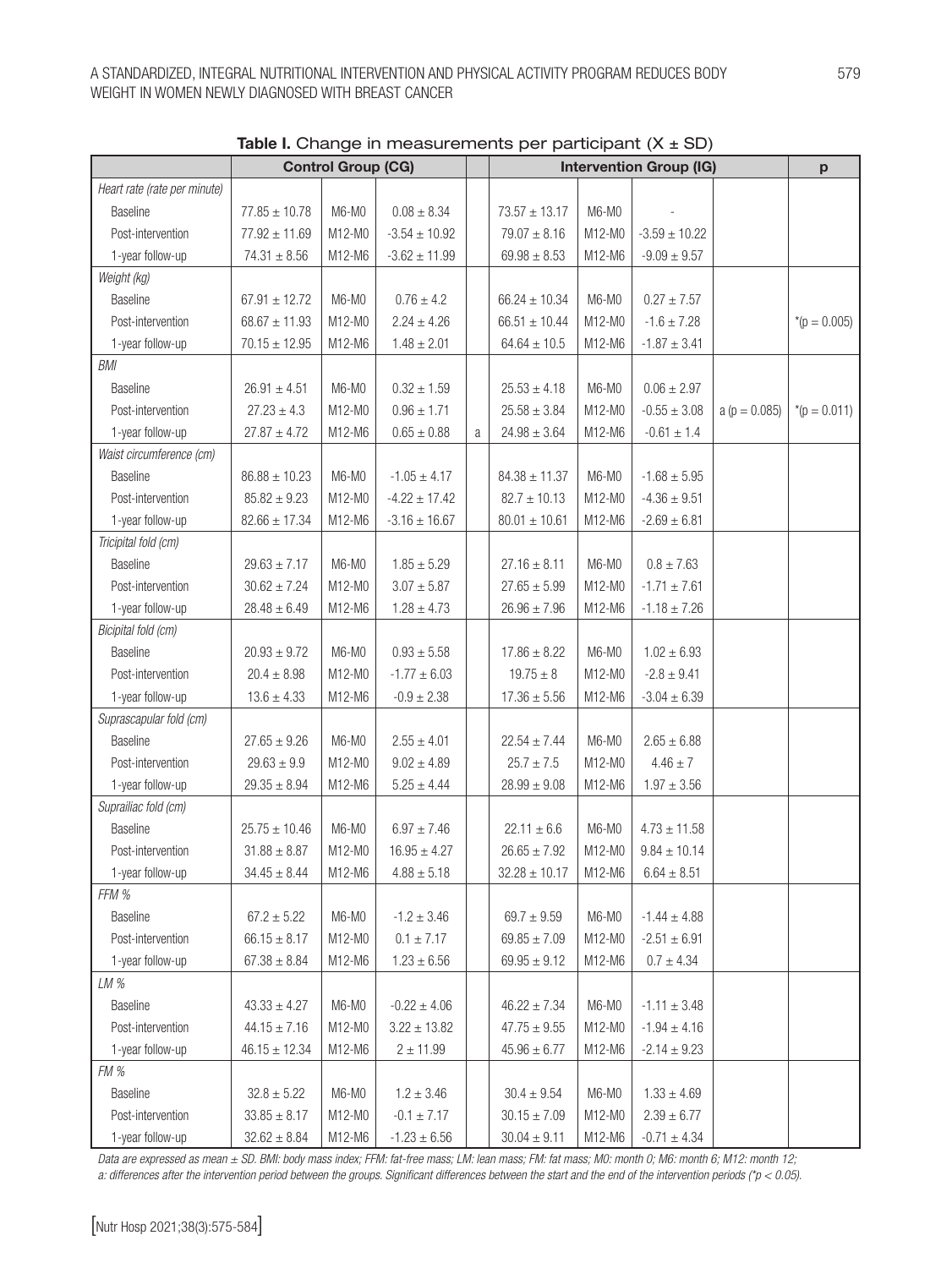normal values for the general population (120/80 mm Hg) and did not differ between groups neither at baseline, nor after the intervention or after 1 year of follow-up ( $p > 0.05$ ) (Table I). In contrast, there were significant changes in body weight and BMI in the IG at the end of the study ( $p > 0.05$ ) (Table I). There were no significant differences between groups in waist circumference or in tricipital, bicipital, suprascapular, or suprailiac folds, nor any changes in any of the parameters from baseline to any time point, which allowed to obtain accurate values in the variation of body composition (% of fat-free mass, % of lean mass, and % of fat mass) ( $p > 0.05$ ) (Table I).

## BIOCHEMICAL VARIABLES

The effects of the interventions on blood lipids, glucose, and protein levels between groups are shown in table II. Despite randomization, there was an imbalance between groups at baseline in TC and protein concentrations, with higher baseline values in the IG. This imbalance was corrected, however, and a significant reduction in LDL-C in the IG occurred between the intervention period and baseline (M6-M0) (-7.33  $\pm$  41.96 vs. 12.80  $\pm$  25.32). There was also a significant difference in TC levels between groups in the same period  $(2.58 \pm 50.55 \text{ vs. } 9.31 \pm 34.37)$ . Although there was no significant reduction in TC at the end of the study (M12), the TC reduction between groups was relevant  $(-29.29 \pm 39)$  in the IG vs.  $6.08 \pm 51.87$  in the CG) (Table II). In addition, there was a significant difference in triglyceride levels between groups between the 6-month intervention period and the 1-year follow-up (M12-M6) in favor of the IG. On the other hand, the interventions did not significantly affect glucose, HDL-C, or protein values in any group.

### DIETARY INTAKE

The mean dietary intake values are outlined in table III. Although no significant differences were observed between the CG and IG

| Table II. Blood lipids, glucose, and protein levels at baseline, postintervention, |  |
|------------------------------------------------------------------------------------|--|
| and at 1 year of follow-up                                                         |  |

|                         |                    | <b>Control Group (CG)</b> |                    |               | <b>Intervention Group (IG)</b> | p        |                    |                   |                  |
|-------------------------|--------------------|---------------------------|--------------------|---------------|--------------------------------|----------|--------------------|-------------------|------------------|
| Glucose (mg/dl)         |                    |                           |                    |               |                                |          |                    |                   |                  |
| Baseline                | $109.38 \pm 63.83$ | M6-M0                     | $0.54 \pm 6.96$    |               | $100.64 \pm 10.4$              | M6-M0    | $-3.43 \pm 16.17$  |                   |                  |
| Post-intervention       | $109.92 \pm 66.85$ | M12-M0                    | $-26.85 \pm 71.51$ |               | $97.21 \pm 13.17$              | $M12-M0$ | $-9.64 \pm 11.27$  |                   |                  |
| 1-year follow-up        | $82.54 \pm 10.78$  | M12-M6                    | $-27.38 \pm 74.57$ |               | $91 \pm 8.56$                  | M12-M6   | $-6.21 \pm 10.66$  |                   |                  |
| TC (mg/dl)              |                    |                           |                    |               |                                |          |                    |                   |                  |
| Baseline                | $204.77 \pm 39.69$ | M6-M0                     | $9.31 \pm 34.37$   | a             | $228.71 \pm 36.61$             | M6-M0    | $2.58 \pm 50.55$   | a ( $p = 0.055$ ) |                  |
| Post-intervention       | $214.08 \pm 20.53$ | M12-M0                    | $6.08 \pm 51.87$   | $\mathsf{C}$  | $228.58 \pm 47.61$             | M12-M0   | $-29.29 \pm 39$    | c ( $p = 0.002$ ) | *( $p = 0.005$ ) |
| 1-year follow-up        | $210.85 \pm 37.47$ | M12-M6                    | $-3.23 \pm 39.73$  |               | $199.43 \pm 29.64$             | M12-M6   | $-32.92 \pm 38.45$ |                   |                  |
| HDL-Cholesterol (mg/dl) |                    |                           |                    |               |                                |          |                    |                   |                  |
| Baseline                | $51.7 \pm 15.86$   | M6-M0                     | $8.2 \pm 12.24$    |               | $60.73 \pm 13.42$              | M6-M0    | $-6.5 \pm 10.61$   |                   |                  |
| Post-intervention       | $59.29 \pm 9.39$   | M12-M0                    | $6 \pm 12.84$      |               | $57 \pm 18.65$                 | M12-M0   | $-7.14 \pm 15.21$  |                   |                  |
| 1-year follow-up        | $60 \pm 18.75$     | M12-M6                    | $5.8 \pm 10.16$    |               | $53.29 \pm 12.31$              | M12-M6   | $8.5 \pm 6.36$     |                   |                  |
| LDL-Cholesterol (mg/dl) |                    |                           |                    |               |                                |          |                    |                   |                  |
| <b>Baseline</b>         | $118.6 \pm 27.41$  | M6-M0                     | $12.8 \pm 25.32$   |               | $149.08 \pm 27.06$             | M6-M0    | $-7.33 \pm 41.96$  |                   |                  |
| Post-intervention       | $128.57 \pm 24.78$ | M12-M0                    | $6.33 \pm 40.7$    | $\mathcal{C}$ | $137.25 \pm 33.06$             | M12-M0   | $-35.29 \pm 27.5$  |                   | *( $p = 0.003$ ) |
| 1-year follow-up        | $126.64 \pm 29.41$ | M12-M6                    | $18.4 \pm 19.32$   |               | $114 \pm 25.5$                 | M12-M6   | $-12.5 \pm 38.89$  |                   |                  |
| Triglycerides (mg/dl)   |                    |                           |                    |               |                                |          |                    |                   |                  |
| Baseline                | $141.3 \pm 58.61$  | M6-M0                     | $-16.2 \pm 64.28$  |               | $110.55 \pm 67.97$             | M6-M0    | $-49.5 \pm 160.51$ |                   |                  |
| Post-intervention       | $115 \pm 29.92$    | M12-M0                    | $-13 \pm 60.37$    |               | $99.25 \pm 42.83$              | M12-M0   | $-13.29 \pm 86.27$ |                   |                  |
| 1-year follow-up        | $121.64 \pm 68.19$ | M12-M6                    | $-2.8 \pm 53.83$   |               | $110.29 \pm 68.91$             | M12-M6   | $-3.5 \pm 42.43$   |                   |                  |
| Proteins (g/dl)         |                    |                           |                    |               |                                |          |                    |                   |                  |
| Baseline                | $6.72 \pm 0.38$    | M6-M0                     | $-0.08 \pm 0.51$   | a             | $7.02 \pm 0.52$                | M6-M0    | $-0.46 \pm 0.28$   | a ( $p = 0.045$ ) |                  |
| Post-intervention       | $6.64 \pm 0.47$    | M12-M0                    | $0.14 \pm 0.56$    |               | $6.66 \pm 0.48$                | M12-M0   | $-0.17\pm0.53$     |                   |                  |
| 1-year follow-up        | $6.86 \pm 0.57$    | M12-M6                    | $0.22 \pm 0.27$    |               | $6.85 \pm 0.59$                | M12-M6   | $0.25 \pm 0.56$    |                   |                  |

*Data are expressed as mean ± SD. M0: month 0; M6: month 6; M12: month 12; TC: total cholesterol; a: differences after the intervention period between the groups; c: differences after the follow-up period between the groups. Significant differences between the start and the end of the intervention periods (\*p < 0.05).*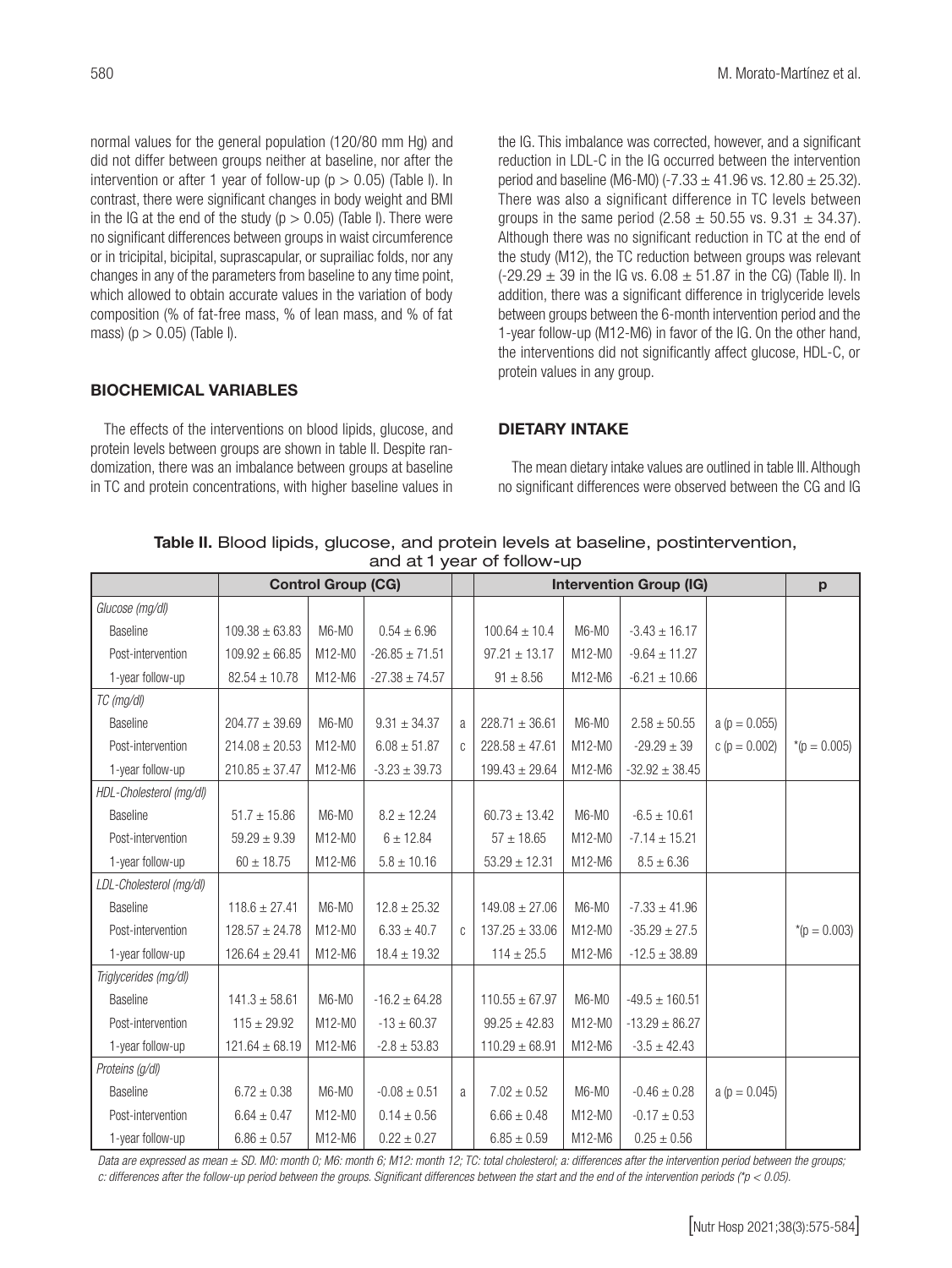at the end of the intervention period, both groups increased their daily intake of grains, fruits, oily fish, dairy products, and oils.

Both groups had reduced their consumption of red meat and sweets at the end of the intervention period; however, no significant differences were observed between them (Table III). These data were useful for examining group differences, although this approach will not permit an exact characterization of the dietary intake of any given individual due to day-to-day variations in intake.

### PHYSICAL ACTIVITY

The main results of the physical activity questionnaire are shown in table IV. No significant differences were detected in any type of physical activity variable between the CG and IG at the end of the intervention (M6-M0), between the follow-up period and the intervention period (M12-M6), or at the 1-year follow-up (M12-M0).

However, it was observed that the IG was less sedentary at the end of the 1-year follow-up, spending fewer hours a day sitting,

|                |                   |              | <b>Control Group (CG)</b> |                  | <b>Intervention Group (IG)</b> |         |                  |            |  |
|----------------|-------------------|--------------|---------------------------|------------------|--------------------------------|---------|------------------|------------|--|
| Meals/day      | <b>Baseline</b>   | $3 + 2.18$   | M6-M0                     | $0.23 \pm 3.23$  | $4 \pm 1.49$                   | M6-M0   | $0.32 \pm 3.51$  | $-$        |  |
|                | Post-intervention | $4 \pm 1.06$ |                           |                  | $5 \pm 0.82$                   |         |                  |            |  |
| Grains/day     | <b>Baseline</b>   | $3 + 2.54$   | M6-M0                     | $0.67 \pm 2.44$  | $3 \pm 2.34$                   | M6-M0   |                  | $\sim$ $-$ |  |
|                | Post-intervention | $4 \pm 2.38$ |                           |                  | $4 \pm 1.55$                   |         | $0.58 \pm 3.47$  |            |  |
| Fruits/day     | Baseline          | $2 + 1.29$   | M6-M0                     |                  | $3 \pm 1.64$                   |         |                  | $\sim$ $-$ |  |
|                | Post-intervention | $3 + 1.23$   |                           | $0.45 \pm 3.98$  | $3 + 0.86$                     | M6-M0   | $0.32 \pm 2.89$  |            |  |
| Red meat/week  | <b>Baseline</b>   | $1 \pm 1.15$ | $M6-M0$                   |                  | $1 \pm 0.90$                   | $M6-M0$ |                  | $\sim$ $-$ |  |
|                | Post-intervention | $1 \pm 1.10$ |                           | $-0.24 \pm 1.38$ | $1 \pm 0.82$                   |         | $-0.12 \pm 1.54$ |            |  |
| Blue fish/week | <b>Baseline</b>   | $1 \pm 0.93$ | M6-M0                     | $0.21 \pm 1.41$  | $1 \pm 1.07$                   | M6-M0   | $0.14 \pm 1.43$  | $\sim$ $-$ |  |
|                | Post-intervention | $2 \pm 0.51$ |                           |                  | $2 \pm 0.80$                   |         |                  |            |  |
| Dairy/day      | <b>Baseline</b>   | $1 \pm 1.58$ | M6-M0                     | $0.25 \pm 2.21$  | $2 \pm 1.54$                   | M6-M0   | $0.41 \pm 2.34$  | $\sim$ $-$ |  |
|                | Post-intervention | $2 \pm 1.13$ |                           |                  | $3 \pm 0.90$                   |         |                  |            |  |
|                | <b>Baseline</b>   | $3 + 1.35$   | M6-M0                     | $-0.42 \pm 2.13$ | $2 \pm 0.82$                   | $M6-M0$ |                  | $\sim$ $-$ |  |
| Oils/day       | Post-intervention | $2 + 0.91$   |                           |                  | $2 \pm 0.71$                   |         | $0.48 \pm 1.74$  |            |  |
|                | <b>Baseline</b>   | $3 + 2.68$   | M6-M0                     | $-0.25 \pm 3.03$ | $2 \pm 2.05$                   | $M6-M0$ |                  | $\sim$ $-$ |  |
| Sweets/day     | Post-intervention | $2 + 2.91$   |                           |                  | $1 \pm 0.88$                   |         | $-0.37 \pm 1.79$ |            |  |
|                | <b>Baseline</b>   | $6 \pm 2.20$ |                           |                  | $7 + 3.27$                     |         |                  |            |  |
| Water/day      | Post-intervention | $6 \pm 2.35$ | M6-M0                     | $-0.31 \pm 5.51$ | $6 \pm 3.25$                   | $M6-M0$ | $-0.57 \pm 6.19$ |            |  |

### Table III. Results of the food frequency questionnaire during the study period

*Data are expressed as mean ± SD. There were no significant differences between the start and the end of the intervention periods or in the change recorded between the intervention periods.*

|                      | <b>Type of Physical</b><br><b>Activity</b> | <b>Control Group (CG)</b>                                 |        |                      |   | <b>Intervention Group (IG)</b> |        |                       |                  |  |  |  |
|----------------------|--------------------------------------------|-----------------------------------------------------------|--------|----------------------|---|--------------------------------|--------|-----------------------|------------------|--|--|--|
|                      | <b>Baseline</b>                            | $6.03 \pm 3.25$                                           | M6-M0  | $-2.90 \pm 3.78$     |   | $6.08 \pm 2.61$                | M6-M0  | $0.86 \pm 5.99$       |                  |  |  |  |
| Sitting<br>hours/day | l Post-<br>Intervention                    | $3.30 \pm 1.49$                                           | M12-M0 | $-0.85 \pm 4.98$     | C | $7.75 \pm 4.18$                | M12-M0 | $-3.55 \pm 3.75$      | c ( $p = 0.04$ ) |  |  |  |
|                      | 1-year follow-up                           | $5.18 \pm 2.40$                                           | M12-M6 | $1.17 \pm 3.19$      | b | $3.50 \pm 1.72$                | M12-M6 | $-2.64 \pm 4.10$      | $b(p = 0.035)$   |  |  |  |
|                      | Baseline                                   | $1030.67 \pm 911.46$                                      | M6-M0  | $374.98 \pm 1232.22$ | a | $1544.55 \pm 837.71$           | M6-M0  | $-132.45 \pm 1232.22$ | $a (p = 0.030)$  |  |  |  |
| <b>Total IPAQ</b>    | l Post-<br>intervention                    | $1494.25 \pm 1588.58$   M12-M0   301.40 $\pm$ 1551.65     |        |                      |   | $1470.25 \pm 1125.22$ M12-M0   |        | $301.40 \pm 1551.65$  |                  |  |  |  |
|                      | 1-vear follow-up                           | $1458.54 \pm 1600.55 \mid M12-M6 \mid -51.85 \pm 1177.41$ |        |                      |   | 1771.95 ± 1203.98   M12-M6     |        | $234.33 \pm 1177.41$  |                  |  |  |  |

| Table IV. Results of the physical activity questionnaire during the intervention and follow-up |  |  |  |  |  |  |
|------------------------------------------------------------------------------------------------|--|--|--|--|--|--|
|                                                                                                |  |  |  |  |  |  |

Data are expressed as mean ± SD. M0: month 0; M6: month 6; M12: month 12; a: differences after the intervention period between the groups; c: differences after the *follow-up period between the groups; b: differences after the follow-up period.*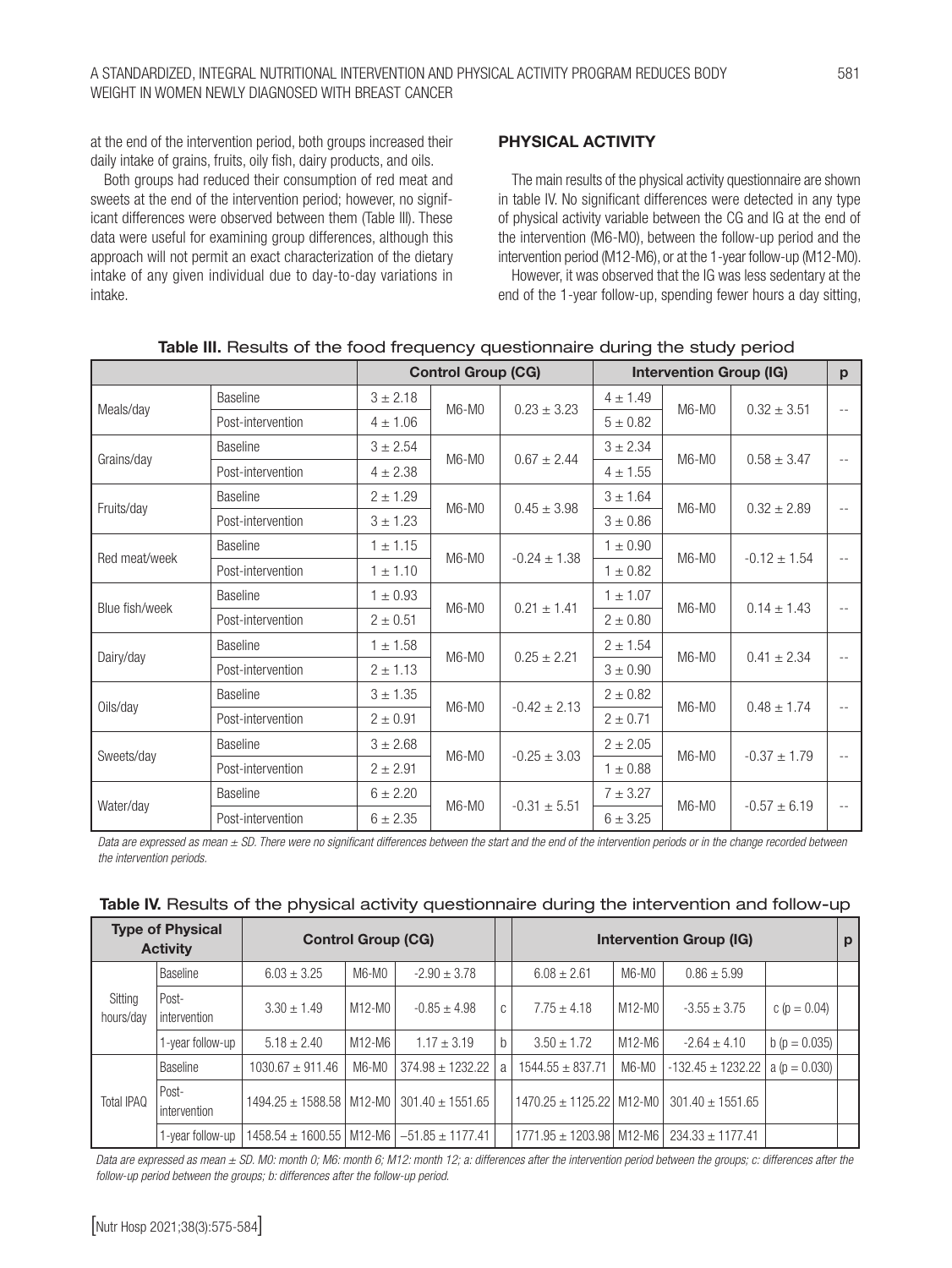but without statistical significance. Similarly, both groups showed increased physical activity at the 1-year follow-up visit, with no differences between groups (Table IV).

#### **DISCUSSION**

The aim of this study was to determine the effect of a 24-week nutrition education program, including nutritional intervention, nutrition education, and physical activity sessions in women with breast cancer. The nutritional intervention comprised a balanced diet adjusted to the energy requirements of each volunteer in both groups. In addition, the IG participated in 5 nutritional education sessions. According to public health policies, the prevention and/or management of chronic diseases involves following a healthy diet, maintaining adequate levels of body mass, reducing sedentary lifestyles, and increasing physical activity (30).

The women in our IG lost, on average,  $1.87 \pm 3.41$  kg of body weight after the 1-year follow-up period. The difference in body weight and consequently in BMI was significant between groups at the end of the study ( $p > 0.05$ ) (Table I). This reduced body weight in the IG group was similar to that resulting from other studies with a similar design, which could be related to the effectiveness of the nutrition education program. Also, physical activity might help to control body weight in patients with breast cancer (31). Lastly, the slight and nonsignificant decrease in heart rate observed at the end of the intervention period could be a consequence of weight loss and the effect of training (Table I).

Some body composition parameters (% of fat free, lean, and fat mass) revealed no differences between groups at the end of the study (Table I). Recent studies have shown that the method of assessing body composition is not precise enough to measure small changes in body fat over time (32). Nutritional education for women with breast cancer had a beneficial effect on their dietary pattern, which in turn could have had a beneficial effect on body weight and BMI.

In this study, both groups made consistent changes in their diet. Based on the food frequency questionnaire, they increased their consumption of grains, fruits, blue fish, dairy, and oils, and reduced their consumption of red meat and sweets. These results could be associated with a better quality of life. In a recent study, Hebert et al. had concluded that a nutrition education program improved the dietary pattern of women with breast cancer, and that they continued to maintain this pattern after the intervention period, resulting in a significant reduction in body weight (32). Similarly, Anderson et al. had found that physical activity and a 6-month nutrition education program in women with breast cancer produced a significant loss of body weight, a significant reduction in saturated fat consumption  $(-4.2 \% \text{ vs. } -1.2 \%; p = 0.013)$ , and a significant increase in fruit and fiber consumption (0.5 servings vs. 0.0 servings; *p* = 0.006; 4.8 g per 1000 kcal vs. 1.3 g per 1000 kcal;  $p = 0.007$ , respectively) (33) compared with a control group (34). Therefore, a dietary intervention and a physical activity program could improve the dietary pattern of women with breast cancer, achieving a healthier eating profile and leading to reduced body weight and better quality of life.

Physical activity is well known to improve strength and daily activity in clinical populations. Our IG reported a reduction in the number of sitting hours compared with the CG (-3.55  $\pm$  3.75 vs.  $-0.85 \pm 4.98$ ). Although no significant differences were observed, the IG group slightly decreased their physical activity level after the intervention period during six months (total IPAQ:  $-132.45 \pm 1232.22$ ), and then they increased it after a year (total IPAQ:  $234.33 \pm 1177.41$ ). These results are in accordance with other studies, and may be due to complications arising from cancer treatments. Subsequently, patients gained sufficient skills, confidence, and knowledge to focus on long-term physical activity, and to achieve a greater adherence to exercise as participants felt that physical activity represented a way to feel better. In contrast, the women who were in the CG did not receive physical activity recommendations and consequently did not improve their physical activity after the one-year follow-up period. These results are in accordance with recent studies, such as that by Carayol et al. These researchers found that a comprehensive physical activity therapy with aerobic and endurance exercises, as well as dietary counseling, compared with a control group, reduced levels of fat mass and BMI, and increased muscle endurance in women with breast cancer (35).

Our results, showing significant reductions in TC and LDL-C in the IG, are in agreement with the literature investigating the prevention of cardiovascular disease. The literature suggests that increased physical activity and nutritional education can influence lipid profiles in patients with cancer, increasing their survival rates (36). Our results are in line with a recent study that demonstrated the effect of physical activity in patients with breast cancer using recommendations for exercises that could be performed at home, compared with a control group without recommendations. At the end of the intervention period, both BMI ( $-6$  kg/m<sup>2</sup>;  $p = 0.02$ ), TC  $(-38 \text{ mmol/L}; p = 0.001)$ , and LDL-C  $(-3 \text{ mmol/L}; p = 0.023)$  were significantly lower as compared with the control group (37). We might not have found reductions in glucose, HDL-C, and protein concentrations due to an insufficient sample size to detect differences between groups. Lahart et al. had concluded in a recent study that patients with invasive breast cancer who performed physical activity with recommendations for exercises that could be performed at home could reduce their TC and LDL-C concentrations when compared with a control group. Similarly, another study conducted by Swisher et al. had shown that the combination of aerobic exercise therapy and dietary counseling reduced BMI  $(2.4 % vs. 0.4 %, p < 0.05)$ , suggesting that exercise and healthy eating can be effective in breast cancer survivors as compared with a control group (38).

The strengths of this study involve a randomized design, a long follow-up period for 1 year in total for each analyzed patient, a wide range of outcomes including both subjective and objective measurements, and an intention-to-treat approach. Limitations include the final sample size after one year of follow-up. This factor should be taken into account for future studies. It will be necessary to take losses into account, which may be due to the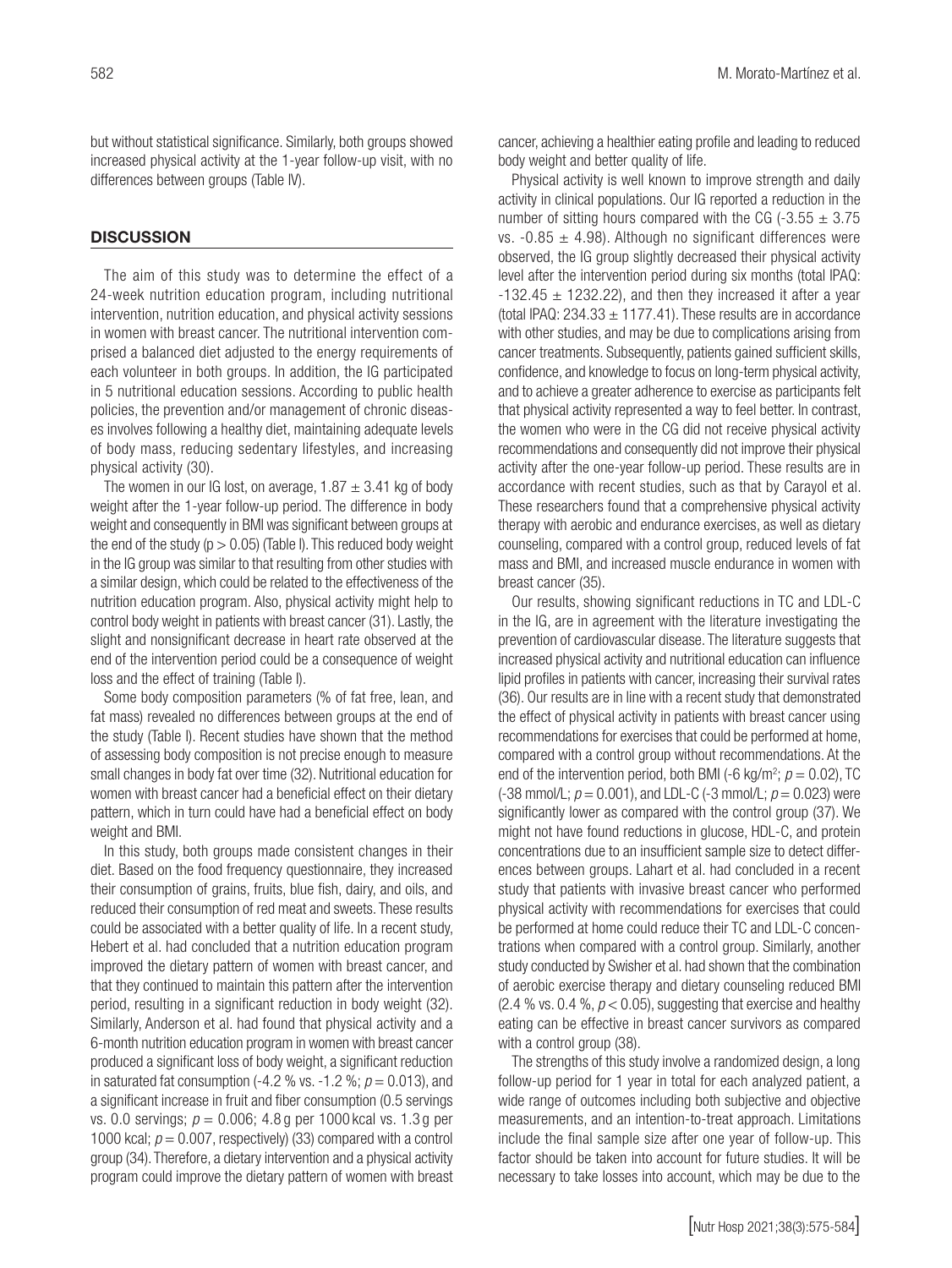consequences of breast cancer treatment (tiredness, treatment, discomfort, medications, and other diseases). Moreover, self-reported measurements such as the food frequency questionnaire and IPAQ require participants to recall past activity, and represent a subjective means of estimating individual physical activity and dietary pattern levels. Further studies are warranted and should be required to establish physical activity programs and dietary advice as part of any institutional action protocols for women with breast cancer.

### **CONCLUSIONS**

We found that a nutrition education program (including nutritional intervention, nutritional education, and physical activity) resulted in significant favorable effects on body weight, BMI, TC, and LDL-C in women with breast cancer compared with a control group, who received only a nutritional intervention. Reductions in body weight were correlated with improvements in lipid profile. Therefore, dietary interventions and physical activity in patients with breast cancer provide positive effects and could be important therapy components to reduce breast cancer recurrence and increase breast cancer survival. Further studies should examine the long term effects of a lifestyle program in patients with breast cancer.

#### **REFERENCES**

- 1. Salas-Salvadó J, Rubio MA, Barbany M, Moreno B; Grupo Colaborativo de la SEEDO. Consenso SEEDO 2007 para la evaluación del sobrepeso y la obesidad y el establecimiento de criterios de intervención terapéutica [SEEDO 2007 Consensus for the evaluation of overweight and obesity and the establishment of therapeutic intervention criteria]. Med Clin (Barc) 2007;128(5):184-96. DOI: 10.1016/s0025-7753(07)72531-9
- 2. Keaver L, Webber L, Dee A, Shiely F, Marsh T, Balanda K, et al. Application of the UK foresight obesity model in Ireland: the health and economic consequences of projected obesity trends in Ireland [published correction appears in PLoS One 2013;8(12). DOI: 10.1371/annotation/3dd20b6b-2a94-4542 a058-2cc7effe881a. Perry, Ivan [corrected to Perry, Ivan J]]. PLoS One 2013;8(11):e79827. DOI: 10.1371/journal.pone.0079827
- 3. Aranceta-Bartrina J, Pérez-Rodrigo C, Alberdi-Aresti G, Ramos-Carrera N, Lázaro-Masedo S. Prevalence of General Obesity and Abdominal Obesity in the Spanish Adult Population (Aged 25-64 Years) 2014-2015: The ENPE Study. Rev Esp Cardiol (Engl Ed) 2016;69(6):579-87. DOI: 10.1016/j. rec.2016.02.009
- 4. Lavie CJ, De Schutter A, Parto P, Jahangir E, Kokkinos P, Ortega FB, et al. Obesity and Prevalence of Cardiovascular Diseases and Prognosis-The Obesity Paradox Updated. Prog Cardiovasc Dis 2016;58(5):537-47. DOI: 10.1016/j. pcad.2016.01.008
- 5. Engin A. The Definition and Prevalence of Obesity and Metabolic Syndrome. Adv Exp Med Biol 2017;960:1-17. DOI: 10.1007/978-3-319- 48382-5\_1
- 6. Goday A, Barneto I, García-Almeida JM, Blasco A, Lecube A, Grávalos C, et al. Obesity as a risk factor in cancer: A national consensus of the Spanish Society for the Study of Obesity and the Spanish Society of Medical Oncology. Clin Transl Oncol 2015;17(10):763-71. DOI: 10.1007/s12094-015-1306-y
- 7. Dee A, Kearns K, O'Neill C, Sharp L, Staines A, O'Dwyer V, et al. The direct and indirect costs of both overweight and obesity: a systematic review. BMC Res Notes 2014;7:242. DOI: 10.1186/1756-0500-7-242
- 8. Torre LA, Bray F, Siegel RL, Ferlay J, Lortet-Tieulent J, Jemal A. Global cancer statistics, 2012. CA Cancer J Clin 2015;65(2):87-108. DOI: 10.3322/ caac.21262
- 9. Burzyńska M, Maniecka-Bryła I, Pikala M. Trends of mortality due to breast cancer in Poland, 2000-2016. BMC Public Health 2020;20(1):120. DOI: 10.1186/s12889-020-8256-1
- 10. Ferlay J, Colombet M, Soerjomataram I, Mathers C, Parkin DM, Piñeros M, et al. Estimating the global cancer incidence and mortality in 2018: GLOBOCAN sources and methods. Int J Cancer 2019;144(8):1941-53. DOI: 10.1002/ iic.31937
- 11. Furmaniak AC, Menig M, Markes MH. Exercise for women receiving adjuvant therapy for breast cancer. The Cochrane Database of Systematic Reviews 2016;9:CD005001. DOI: 10.1002/14651858.cd005001.pub3
- 12. Lynch BM, Dunstan DW, Healy GN, Winkler E, Eakin E, Owen N. Objectively measured physical activity and sedentary time of breast cancer survivors, and associations with adiposity: findings from NHANES (2003- 2006). Cancer Causes Control 2010;21(2):283-8. DOI: 10.1007/s10552- 009-9460-6
- 13. McTiernan A, Friedenreich CM, Katzmarzyk PT, Powell KE, Macko R, Buchner D, et al. Physical Activity in Cancer Prevention and Survival: A Systematic Review. Med Sci Sports Exerc 2019;51(6):1252-61. DOI: 10.1249/ MSS.0000000000001937
- 14. Spei ME, Samoli E, Bravi F, La Vecchia C, Bamia C, Benetou V. Physical activity in breast cancer survivors: A systematic review and meta-analysis on overall and breast cancer survival. Breast 2019;44:144-52. DOI: 10.1016/j. breast.2019.02.001
- 15. Bruno E, Roveda E, Vitale J, Montaruli A, Berrino F, Villarini A, et al. Effect of aerobic exercise intervention on markers of insulin resistance in breast cancer women. Eur J Cancer Care (Engl) 2018;27(2):e12617. DOI: 10.1111/ ecc.12617
- 16. Samavat H, Kurzer MS. Estrogen metabolism and breast cancer. Cancer Lett 2015;356(2 Pt A):231-43. DOI: 10.1016/j.canlet.2014.04.018
- 17. Pan K, Luo J, Aragaki AK, Chlebowski RT. Weight loss, diet composition and breast cancer incidence and outcome in postmenopausal women. Oncotarget 2019;10(33):3088-92. DOI: 10.18632/oncotarget.26864
- 18. Sánchez L, Lana A, Hidalgo A, Rodríguez JM, Del Valle MdO, Cueto A, et al. Risk factors for second primary tumours in breast cancer survivors. Eur J Cancer Prev 2008;17(5):406-13. DOI: 10.1097/CEJ.0b013e-3282f75ee5
- 19. Rybinska I, Agresti R, Trapani A, Tagliabue E, Triulzi T. Adipocytes in Breast Cancer, the Thick and the Thin. Cells 2020;9(3):560. DOI: 10.3390/ cells9030560
- 20. Kwan ML, Chen WY, Kroenke CH, Weltzien EK, Beasley JM, Nechuta SJ, et al. Pre-diagnosis body mass index and survival after breast cancer in the After Breast Cancer Pooling Project. Breast Cancer Research and Treatment 2012;132(2):729-39. DOI: 10.1007/s10549-011-1914-3
- 21. Playdon MC, Bracken MB, Sanft TB, Ligibel JA, Harrigan M, Irwin ML. Weight Gain After Breast Cancer Diagnosis and All-Cause Mortality: Systematic Review and Meta-Analysis. J Natl Cancer Inst 2015;107(12):djv275. DOI: 10.1093/jnci/djv275
- 22. Rock CL, Byers TE, Colditz GA, Demark-Wahnefried W, Ganz PA, Wolin KY, et al. Reducing breast cancer recurrence with weight loss, a vanguard trial: the Exercise and Nutrition to Enhance Recovery and Good Health for You (ENER-GY) Trial. Contemporary Clinical Trials 2013;34(2):282-95. DOI: 10.1016/j. cct.2012.12.003
- 23. Spark LC, Reeves MM, Fjeldsoe BS, Eakin EG. Physical activity and/or dietary interventions in breast cancer survivors: a systematic review of the maintenance of outcomes. Journal of Cancer Survivorship : Research and Practice 2013;7(1):74-82. DOI: 10.1007/s11764-012-0246-6
- 24. Ochoa-Martínez P, Hall-López J, Solano-Pineda I, Monreal Ortiz L, Chacón-Araya Y, Moncada-Jiménez J. Prediction of body fat through body adiposity index and bioelectrical impedance analysis in a sample of physically active Mexican students. Retos 2017;34:128-31. DOI: 10.47197/retos. v0i34.55185
- 25. WHO/FAO. Energy and protein requirements. Reports of a Joint FAO/WHO/ UNU Expert Consultation. The World Health Organization Technical Report Series. WHO/FAO: Geneva, Switzerland; 1985.
- 26. Aranceta Bartrina J, Arija Val V, Maíz Aldalur E, Martínez de la Victoria Muñoz, E, Ortega Anta RM, Pérez-Rodrigo C, et al. Dietary guidelines for the Spanish population (SENC, December 2016); the new graphic icon of healthy nutrition. Nutr Hosp 2016;33:1-48.
- 27. WHO/FAO. Methodology of Nutritional Surveillance. Report of a Joint FAO/ UNICEF/WHO Expert Committee. The World Health Organization Technical Report Series; WHO/FAO: Geneva, Switzerland; 1976.
- 28. Ginsberg RL, Tinker L, Liu J, Gray J, Sangi-Haghpeykar H, Manson JAE, et al. Prevalence and correlates of body image dissatisfaction